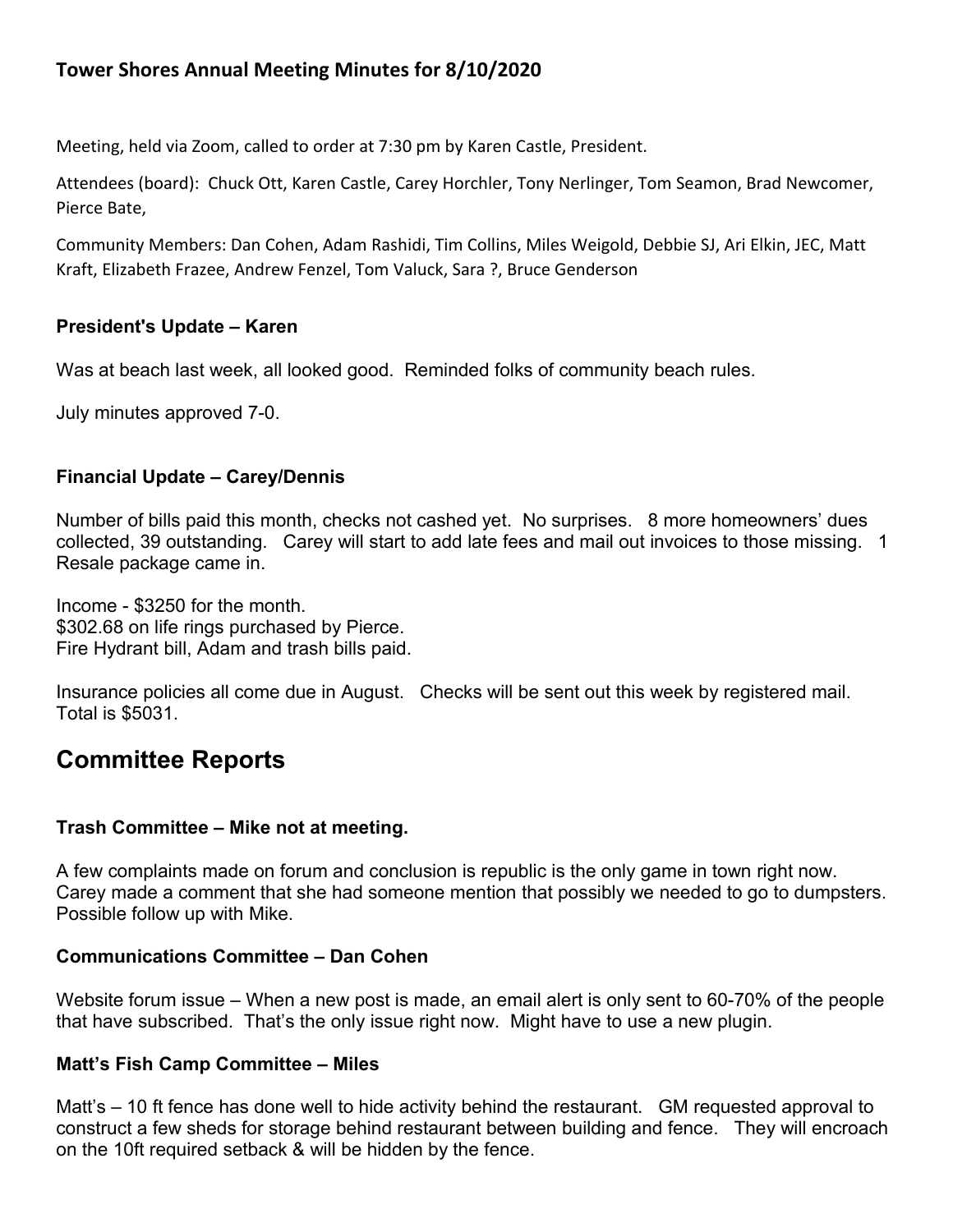Traffic – The traffic congestion continues. Miles proposed sending a note all TSBA owners to do a voluntary one-way traffic during the main business hours during the summer season. Motion to notify community to voluntarily make Bay Road one way east bound from 4-7:30 daily. Karen – yes  $Tom - yes$ Carey – yes Pierce Yes Brad – Yes Tony – Yes Chuck – Yes

# **Beach Signage**

Karen showed multiple sign options, simplifying from what we have. 1 sign for summer and 1 for winter. Only difference is Dogs. General though process is to simplify signs so that people will read them. Suggestion to add no "lifeguards, swim at own risk" Discussion on enforcement. Motion to update signs by Pierce.  $Tom - yes$  $Tony - yes$  $Carey - yes$ Chuck – No Brad – No Pierce – yes Karen – yes Motion passed to updates signs.

Motion to approve, generally, wording on Karen's signs.  $Tom - yes$ 

 $Tony - yes$ Carey – yes Chuck – yes Brad – No Pierce – Yes Karen - Yes

### **Dune Update – Tony Nerlinger & Tom Seamon**

Zoom meeting on Monday with Duffield to discuss different recommendations and information. After the meeting, committee will discuss how to communicate to board and community.

### **Social Events – Pierce**

No plans. Thinking about Labor Day plans. Open to ideas. We will figure out what is going forward.

### **Summer Manager Update – Pierce/Adam**

Been quiet, 1 parking issue. A few tents left on beach, boats, etc.…. Issues resolved.